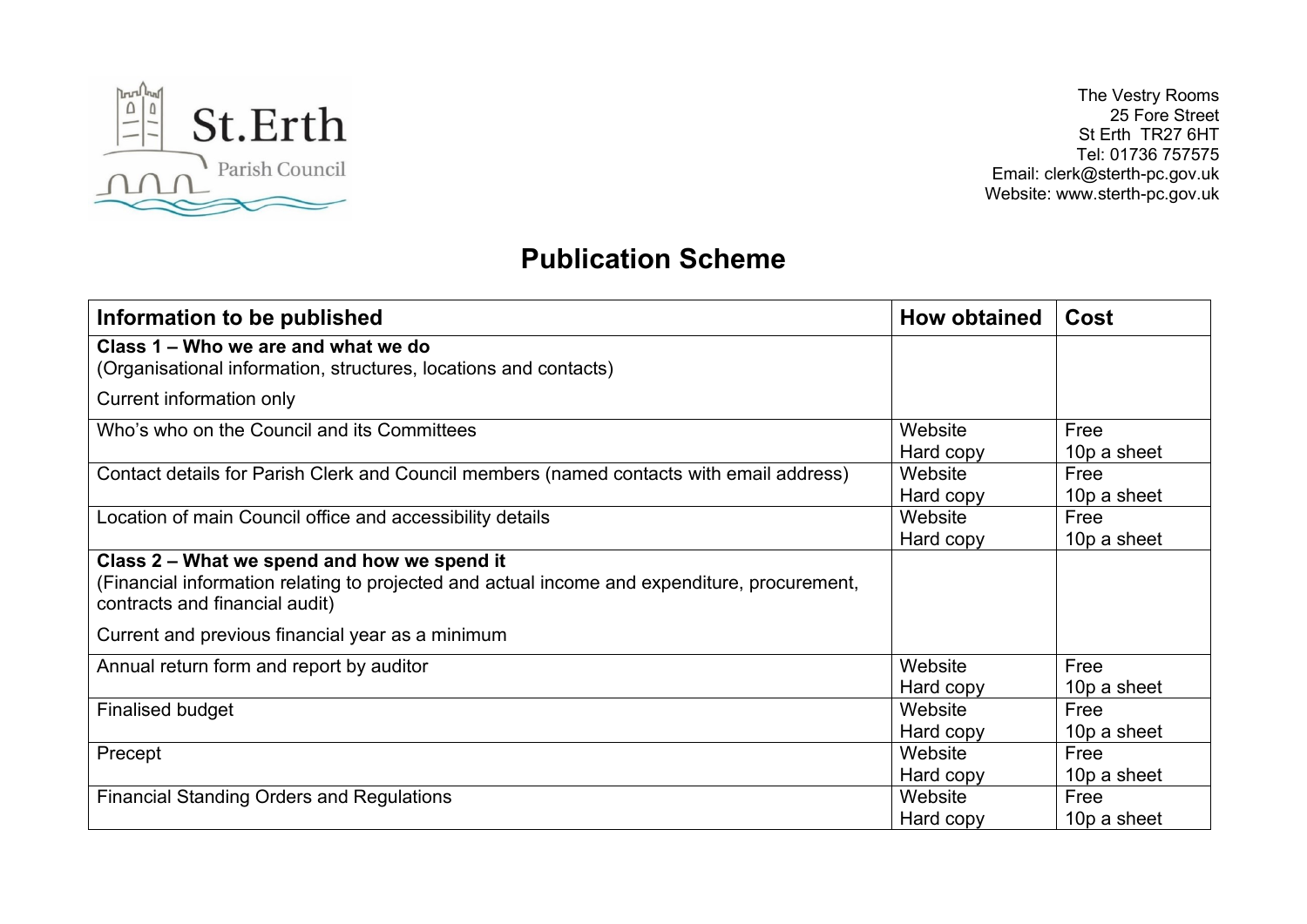| Grants given and received                                                                      | Website   | Free        |
|------------------------------------------------------------------------------------------------|-----------|-------------|
|                                                                                                | Hard copy | 10p a sheet |
| List of current contracts awarded and value of contract                                        | Website   | Free        |
|                                                                                                | Hard copy | 10p a sheet |
| Members' allowances and expenses                                                               | Website   | Free        |
|                                                                                                | Hard copy | 10p a sheet |
| Class 3 - What our priorities are and how we are doing                                         |           |             |
| (Strategies and plans, performance indicators, audits, inspections and reviews)                |           |             |
| Parish Plan (current and previous year as a minimum)                                           | Website   | Free        |
|                                                                                                | Hard copy | 10p a sheet |
| Annual Report to Parish Meeting (current and previous year as a minimum)                       | Website   | Free        |
|                                                                                                | Hard copy | 10p a sheet |
| Class 4 – How we make decisions                                                                |           |             |
| (Decision making processes and records of decisions)                                           |           |             |
| Current and previous council year as a minimum                                                 |           |             |
| Timetable of meetings (Council, any committee/sub-committee meetings and parish meetings)      | Website   | Free        |
|                                                                                                | Hard copy | 10p a sheet |
| Agendas of meetings (as above)                                                                 | Website   | Free        |
|                                                                                                | Hard copy | 10p a sheet |
| Minutes of meetings (as above) - NB this will exclude information that is properly regarded as | Website   | Free        |
| private to the meeting                                                                         | Hard copy | 10p a sheet |
|                                                                                                |           |             |
| Reports presented to council meetings - NB this will exclude information that is properly      | Website   | Free        |
| regarded as private to the meeting                                                             | Hard copy | 10p a sheet |
| Responses to consultation papers                                                               | Website   | Free        |
|                                                                                                | Hard copy | 10p a sheet |
| Responses to planning applications                                                             | Website   | Free        |
|                                                                                                | Hard copy | 10p a sheet |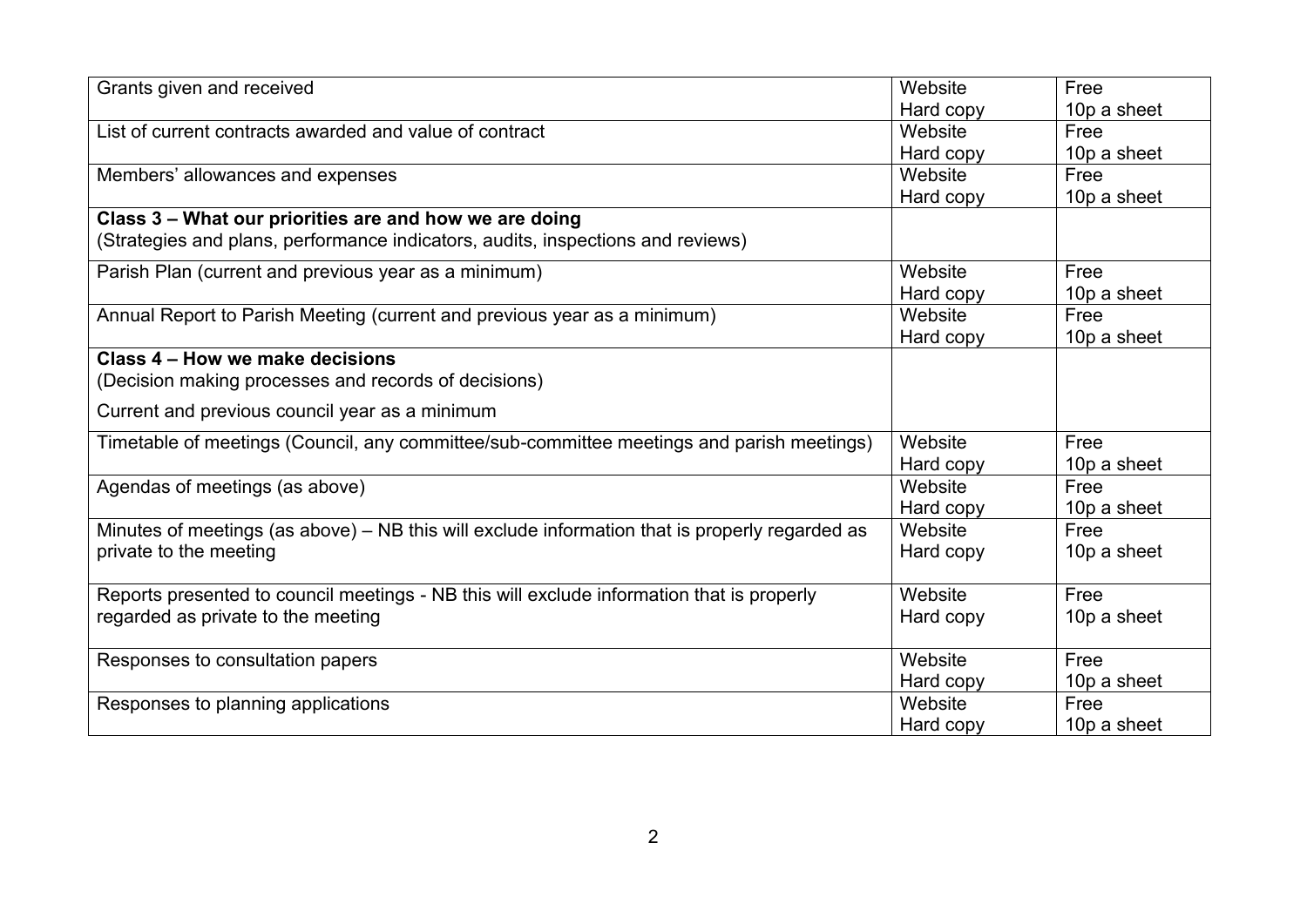| Class 5 – Our policies and procedures<br>(Current written protocols, policies and procedures for delivering our services and                                                                                                                                                                                                             |                      |                     |
|------------------------------------------------------------------------------------------------------------------------------------------------------------------------------------------------------------------------------------------------------------------------------------------------------------------------------------------|----------------------|---------------------|
| responsibilities)                                                                                                                                                                                                                                                                                                                        |                      |                     |
| Current information only                                                                                                                                                                                                                                                                                                                 |                      |                     |
| Policies and procedures for the conduct of council business:<br>Procedural standing orders<br>Committee and sub-committee terms of reference<br>Delegated authority in respect of officers<br>Code of Conduct<br>Policy statements                                                                                                       | Website<br>Hard copy | Free<br>10p a sheet |
| Policies and procedures for the provision of services and about the employment of staff:<br>Internal policies relating to the delivery of services<br>Policies and procedures for handling requests for information<br>Complaints procedures (including those covering requests for information and operating the<br>publication scheme) | Website<br>Hard copy | Free<br>10p a sheet |
| Records management policies (records retention, destruction and archive)                                                                                                                                                                                                                                                                 | Website<br>Hard copy | Free<br>10p a sheet |
| <b>Data Protection policies</b>                                                                                                                                                                                                                                                                                                          | Website<br>Hard copy | Free<br>10p a sheet |
| Schedule of charges (for the publication of information)                                                                                                                                                                                                                                                                                 | Website<br>Hard copy | Free<br>10p a sheet |
| Class 6 - Lists and Registers<br>Currently maintained lists and registers only (some information may only be available for<br>inspection)                                                                                                                                                                                                |                      |                     |
| <b>Assets Register</b>                                                                                                                                                                                                                                                                                                                   | Website<br>Hard copy | Free<br>10p a sheet |
| Register of members' interests                                                                                                                                                                                                                                                                                                           | Website<br>Hard copy | Free<br>10p a sheet |
| Register of gifts and hospitality                                                                                                                                                                                                                                                                                                        | Website<br>Hard copy | Free<br>10p a sheet |